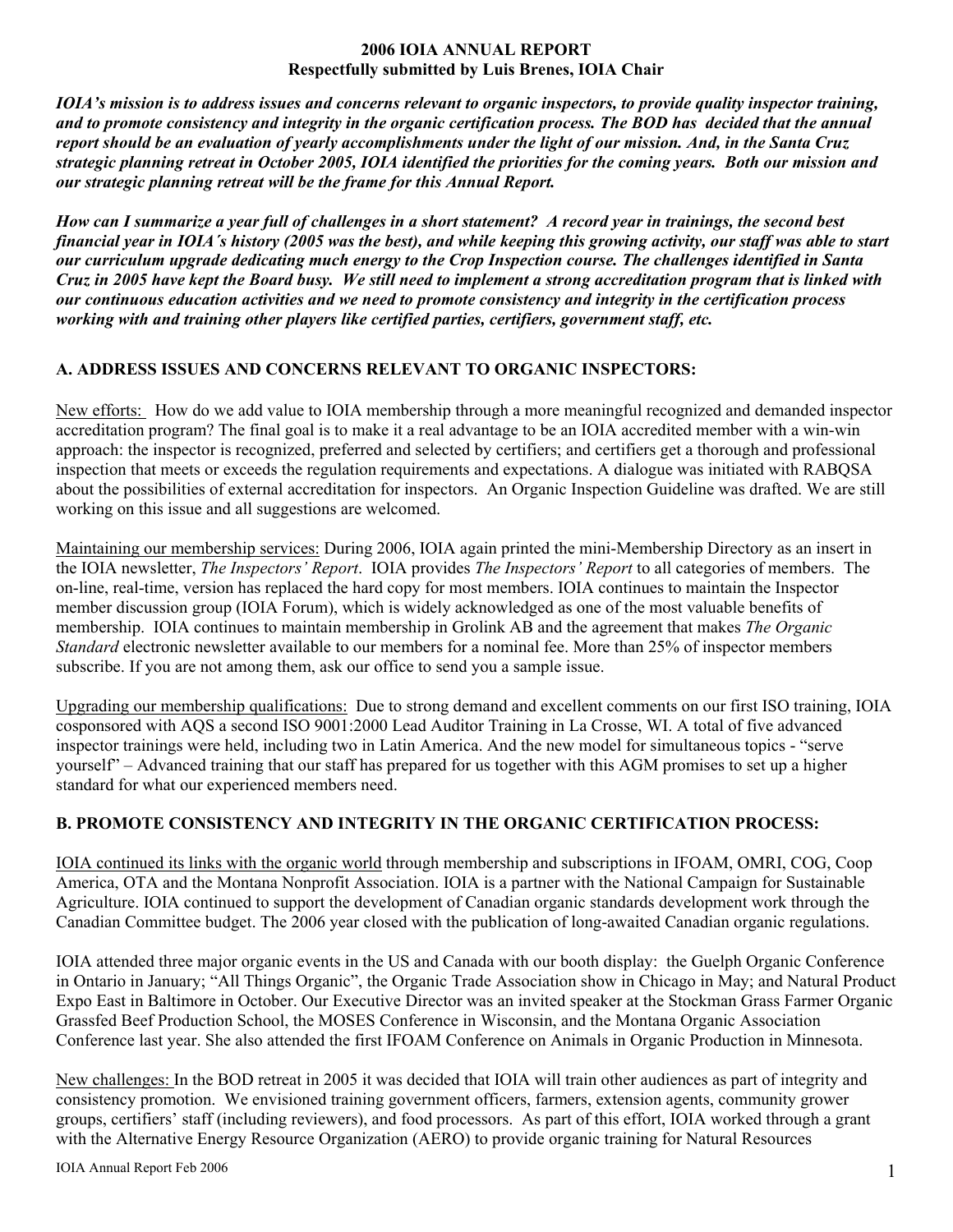Conservation Services (NRCS) personnel and advised the development of their web-based organic resources. We also trained - in-house – the Colorado Department of Agriculture and the Dairy Marketing Services in New York. The BOD is currently discussing how to fully implement and accomplish this goal through trainings that are tailored for these other audiences that urgently need to understand the regulations, and need to be trained on risk assessment and the requirements for creating and implementing an organic system plan through a quality management system approach.

## **C. PROVIDE QUALITY INSPECTION TRAINING:**

#### Moving forward to remain being the best training organization for organic inspectors:

One of the primary objectives identified at the 2005 Board Retreat was reconstruction of training curriculum. Recognizing the need for increased consistency in the training program and copyrighted ownership of training materials, IOIA embarked on this major curriculum project in 2006, beginning with the Crop Inspection course. A Curriculum Advisory committee was struck, including experienced inspectors and academics. Work was completed primarily by IOIA staff. With a proposed 2006 budget with a net of \$0, and the need for timely starting this project, the IOIA Board committed up to \$12,000 from cash reserves for this project. However, due to strong training income in 2006, and excellent administration by our Executive Director this was accomplished without tapping reserves and with just \$7,000 spent. The new curriculum was piloted in New York and California and is under revision for the 2007 season. Livestock and Processing curricula are next.

## Better trainers and consistent trainings:

IOIA delivered the first ever Train the Trainer Workshop for IOIA Trainers in La Crosse, WI. Also, International Training Manager Lisa Pierce visited the office of Japan Organic Inspectors Association (JOIA) on an official visit and provided a Train the Trainer workshop for Japanese Trainers.

#### And in the meanwhile: a record year for training:

Interest in IOIA inspector training is stronger than ever. Mark Bradley, Deputy Administrator of the USDA National Organic Program, gave IOIA an extra boost when he stressed at 2006 certifier trainings the importance of training, education, and experience for all personnel involved in certification. He noted that IOIA training was "excellent". In 2006, IOIA basic training drew unprecedented numbers of participants from the certification agencies, as many certifiers prepared for their renewal accreditation with USDA in 2007. IOIA and our team of Trainers led IOIA inspector trainings around the world including Japan, Korea, Costa Rica, Ecuador, El Salvador, Mexico, Jamaica, Manitoba, Minnesota, New York, California, and Colorado with 468 persons trained. IOIA cosponsored nine trainings in Latin America (a record number) including two Spanish language advanced trainings. IOIA collaborates with Assiniboine Community College in Manitoba and provided both Farm and Livestock inspector training courses in 2006 using distance learning.

#### **THE PEOPLE AND RESOURCES THAT MADE IT POSSIBLE:**

#### STAFF

Margaret Scoles continues full-time as Executive Director. This year´s accomplishments were possible not only for her dedication and hard work but also for her incredible skills in relating with other organizations and collaborators. Thanks Margaret! IOIA also gives special thanks and recognition to the work of Lisa Pierce for the past four years as she developed and supported IOIA's training program globally in her role as International Training Manager (ITM). Lisa will not continue as ITM but remains a valuable trainer and active IOIA member. Diane Cooner continues to do a super job as Newsletter Editor and Website Manager. In 2006, Diane spent many extra hours to give the IOIA website a new look. Increasingly, the website is IOIA's 'face' to the public.

The office has been assisted by two excellent ladies working part time: Judy Hessong, in charge of Member Services and Sacha Draine, in charge of Training Services. Sacha completed her first year in December. Her fluency in four languages is a help as she stepped up to take on much of the work of administration of IOIA's international trainings. In response to the growth in demand for IOIA's services, IOIA added once again to our staff. We welcome Lynell Denson, Office Assistant, and Ben Brewer as Administrative Assistant, new additions in January 2007.